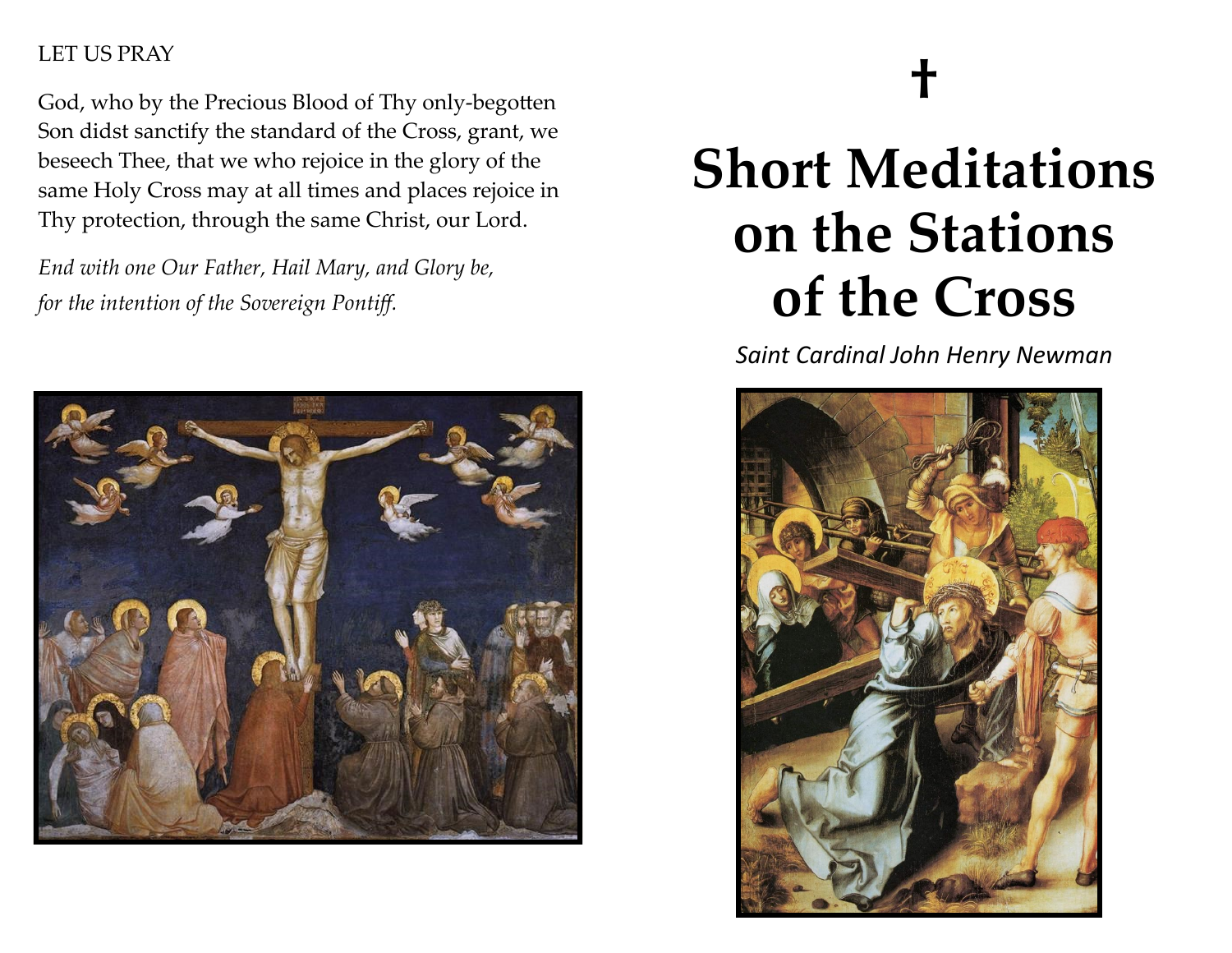### **I**

#### First Station: **Jesus condemned to Death**

V. We adore thee, O Christ, and we bless thee. R. Because by thy holy Cross thou hast redeemed the world.

THE Holy, Just, and True was judged by sinners, and put to death. Yet, while they judged, they were compelled to acquit Him. Judas, who betrayed Him, said, "I have sinned in that I have betrayed the innocent blood." Pilate, who sentenced Him, said, "I am innocent of the blood of this just person," and threw the guilt upon the Jews. The Centurion who saw Him crucified said, "Indeed this *was* a just man." Thus ever, O Lord, Thou art justified in Thy words, and dost overcome when Thou art judged. And so, much more, at the last day "They shall *look* on Him whom they pierced"; and He who was condemned in weakness shall judge the world in power, and even those who are condemned will confess their judgment is just.

Our Father, Hail Mary, Glory be. V. Have mercy on us, O Lord. R. Have mercy on us. May the souls of the faithful departed, through the mercy of God, rest in peace. Amen.

### **XIV**

#### The Fourteenth Station: **Jesus is laid in the Sepulchre**

V. We adore thee, O Christ, and we bless thee. R. Because by thy holy Cross thou hast redeemed the world.

JESUS, when He was nearest to His everlasting triumph, seemed to be farthest from triumphing. When He was nearest upon entering upon His kingdom, and exercising all power in heaven and earth, He was lying dead in a cave of the rock. He was wrapped round in burying-clothes, and confined within a sepulchre of stone, where He was soon to have a glorified spiritual body, which could penetrate all substances, go to and fro quicker than thought, and was about to ascend on high. Make us to trust in thee, O Jesus, that Thou wilt display in us a similar providence. Make us sure, O Lord, that the greater is our distress, the nearer we are to Thee. The more men scorn us, the more Thou dost honour us. The more men insult over us, the higher Thou wilt exalt us. The more they forget us, the more Thou dost keep us in mind. The more they abandon us, the closer Thou wilt bring us to Thyself.

Our Father, Hail Mary, Glory be.

V. Have mercy on us, O Lord.

R. Have mercy on us.

May the souls of the faithful departed, through the mercy of God, rest in peace. Amen.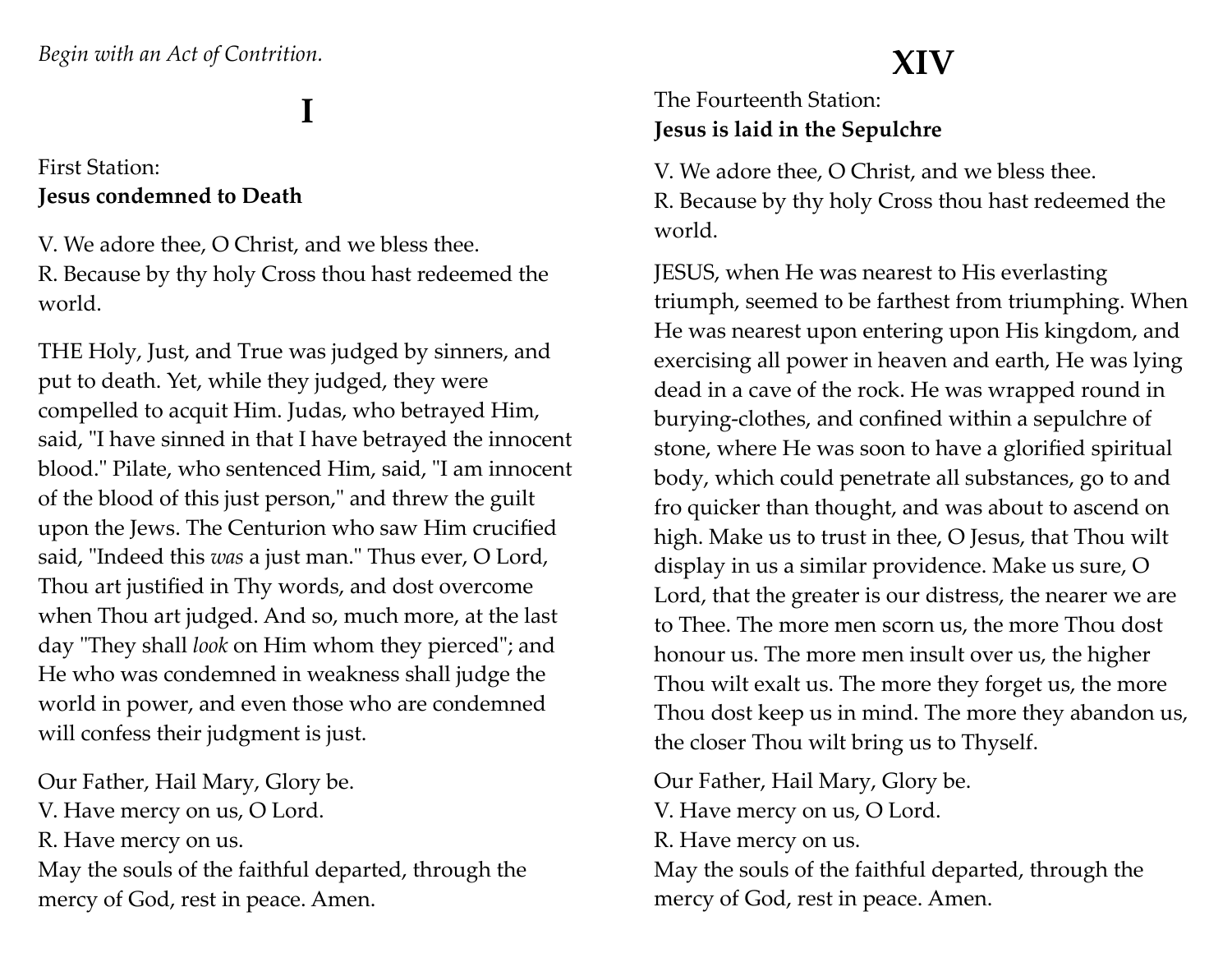### **XIII**

#### The Thirteenth Station: **Jesus is laid in the arms of His Blessed Mother**

V. We adore thee, O Christ, and we bless thee. R. Because by thy holy Cross thou hast redeemed the world.

HE is Thy property now, O Virgin Mother, once again, for He and the world have met and parted. He went out from Thee to do His Father's work and He has done and suffered it. Satan and bad men have now no longer any claim upon Him too long has He been in their arms. Satan took Him up aloft to the high mountain; evil men lifted Him up upon the Cross. He has not been in Thy arms, O Mother of God, since He was a child but now thou hast a claim upon Him, when the world has done its worst. For thou art the all-favoured, allblessed, all-gracious Mother of the Highest. We rejoice in this great mystery. He has been hidden in thy womb, He has lain in thy bosom, He has been suckled at thy breasts, He has been carried in thy arms and now that He is dead, He is placed upon thy lap. Virgin Mother of God, pray for us.

Our Father, Hail Mary, Glory be. V. Have mercy on us, O Lord. R. Have mercy on us. May the souls of the faithful departed, through the mercy of God, rest in peace. Amen.

### **II**

#### The Second Station: **Jesus receives His Cross**

V. We adore thee, O Christ, and we bless thee. R. Because by thy holy Cross thou hast redeemed the world.

JESUS supports the whole world by His divine power, for He is God; but the weight was less heavy than was the Cross which our sins hewed out for Him. Our sins cost Him this humiliation. He had to take on Him our nature, and to appear among us as a man, and to offer up for us a great sacrifice. He had to pass a life in penance, and to endure His passion and death at the end of it. O Lord God Almighty, who dost bear the weight of the whole world without weariness, who bore the weight of all our sins, though they wearied Thee, as Thou art the Preserver of our bodies by Thy Providence, so be Thou the Saviour of our souls by Thy Precious Blood.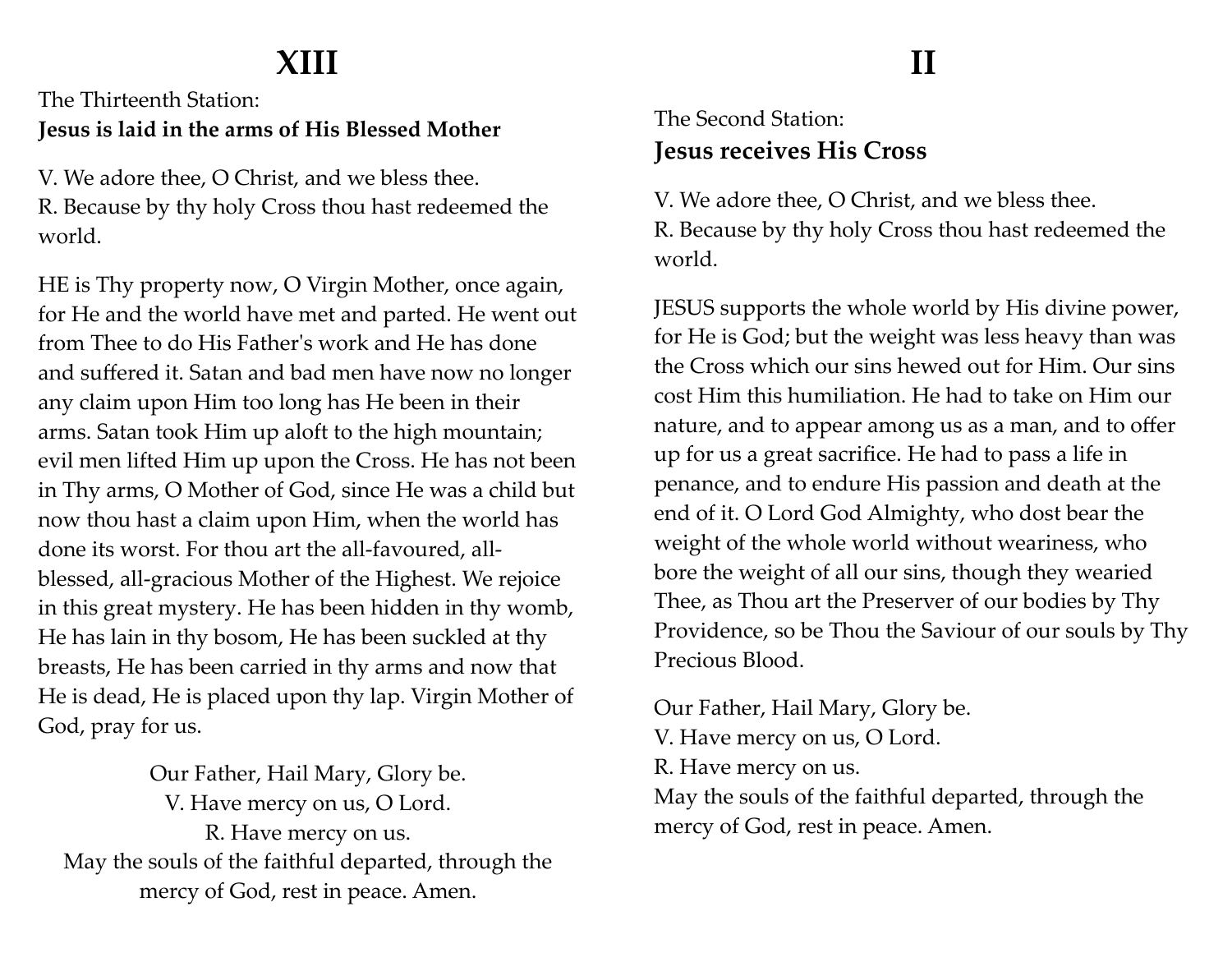# **III**

#### The Third Station:

#### **Jesus falls under the weight of the Cross the first time**

V. We adore thee, O Christ, and we bless thee. R. Because by thy holy Cross thou hast redeemed the world.

SATAN fell from heaven in the beginning; by the just sentence of his Creator he fell, against whom he had rebelled. And when he had succeeded in gaining man to join him in his rebellion, and his Maker came to save him, then his brief hour of triumph came, and he made the most of it. When the Holiest had taken flesh, and was in his power, then in his revenge and malice he determined, as he himself had been struck down by the Almighty arm, to strike in turn a heavy blow at Him who struck him. Therefore it was that Jesus fell down so suddenly. O dear Lord, by this Thy first fall raise us all out of sin, who have so miserably fallen under its power.

Our Father, Hail Mary, Glory be. V. Have mercy on us, O Lord. R. Have mercy on us. May the souls of the faithful departed, through the mercy of God, rest in peace. Amen.

# **XII**

#### The Twelfth Station: **Jesus dies upon the Cross**

V. We adore thee, O Christ, and we bless thee. R. Because by thy holy Cross thou hast redeemed the world.

"CONSUMMATUM est." It is completed" it has come to a full end. The mystery of God's love towards us is accomplished. The price is paid, and we are redeemed. The Eternal Father determined not to pardon us without a price, in order to show us especial favour. He condescended to make us valuable to Him. What we buy we put a value on. He might have saved us without a price by the mere fiat of His will. But to show His love for us He took a price, which, if there was to be a price set upon us at all, if there was any ransom at all to be taken for the guilt of our sins, could be nothing short of the death of His Son in our nature. O my God and Father, Thou hast valued us so much as to pay the highest of all possible prices for our sinful souls, and shall we not love and choose Thee above all things as the one necessary and one only good?

Our Father, Hail Mary, Glory be.

V. Have mercy on us, O Lord.

R. Have mercy on us.

May the souls of the faithful departed, through the mercy of God, rest in peace. Amen.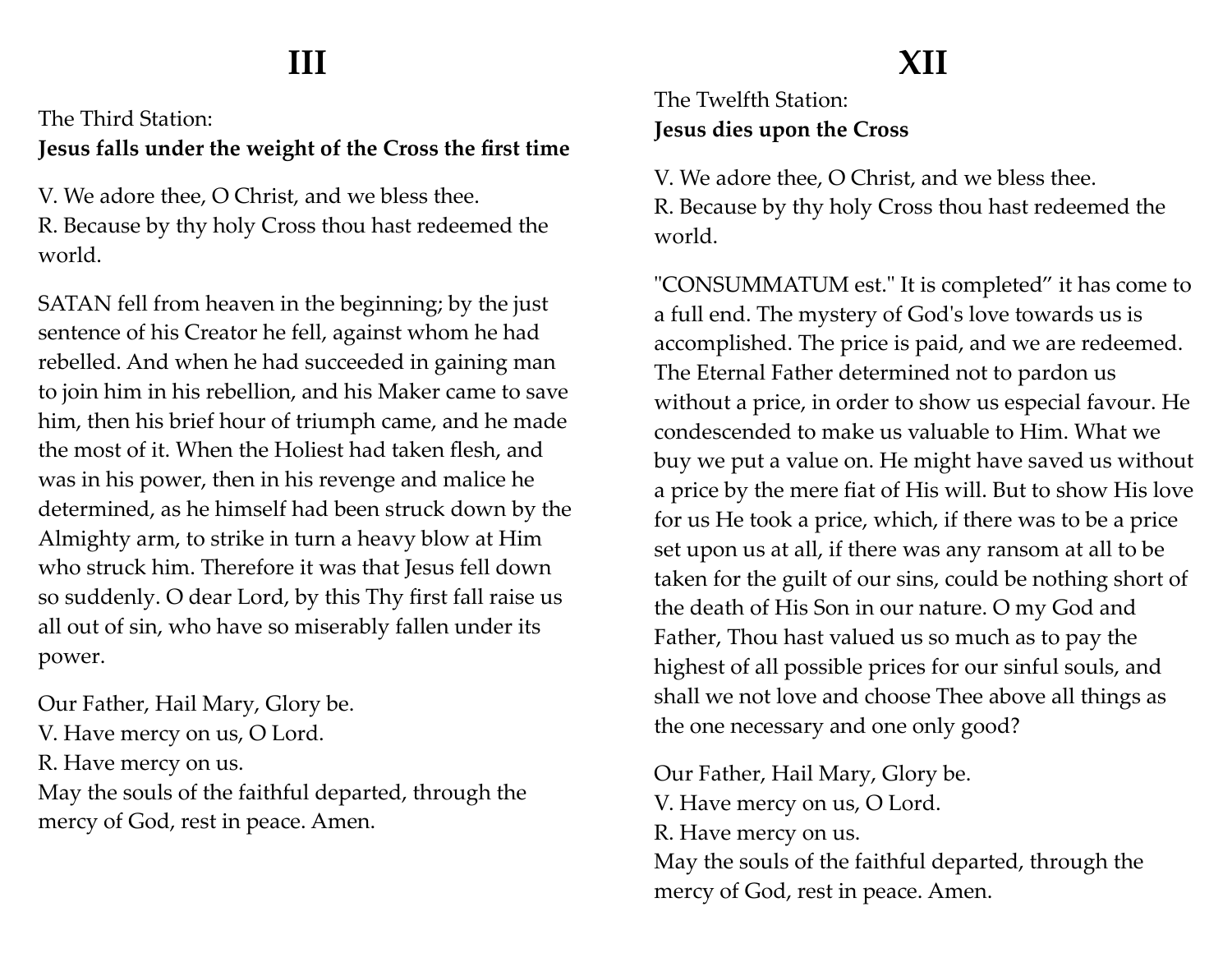# **XI**

#### The Eleventh Station: **Jesus is nailed to the Cross**

V. We adore thee, O Christ, and we bless thee. R. Because by thy holy Cross thou hast redeemed the world.

JESUS is pierced through each hand and each foot with a sharp nail. His eyes are dimmed with blood, and are closed by the swollen lids and livid brows which the blows of His executioners have caused. His mouth is filled with vinegar and gall. His head is encircled by the sharp thorns. His heart is pierced with the spear. Thus, all His senses are mortified and crucified, that He may make atonement for every kind of human sin. O Jesus, mortify and crucify us with Thee. Let us never sin by hand or foot, by eyes or mouth, or by head or heart. Let all our senses be a sacrifice to Thee; let every member sing Thy praise. Let the sacred blood which flowed from Thy five wounds anoint us with such sanctifying grace that we may die to the world, and live only to Thee.

Our Father, Hail Mary, Glory be. V. Have mercy on us, O Lord. R. Have mercy on us. May the souls of the faithful departed, through the mercy of God, rest in peace. Amen.

### **IV**

#### The Fourth Station: **Jesus meets His Mother**

V. We adore thee, O Christ, and we bless thee.

R. Because by thy holy Cross thou hast redeemed the world.

THERE is no part of the history of Jesus but Mary has her part in it. There are those who profess to be His servants, who think that her work was ended when she bore Him, and after that she had nothing to do but disappear and be forgotten. But we, O Lord, Thy children of the Catholic Church, do not so think of Thy Mother. She brought the tender infant into the Temple, she lifted Him up in her arms when the wise men came to adore Him. She fled with Him to Egypt, she took Him up to Jerusalem when He was twelve years old. He lived with her at Nazareth for thirty years. She was with Him at the marriage-feast. Even when He had left her to preach, she hovered about Him. And now she shows herself as He toils along the Sacred Way with His cross on His shoulders. Sweet Mother, let us ever think of thee when we think of Jesus, and when we pray to Him, ever aid us by thy powerful intercession.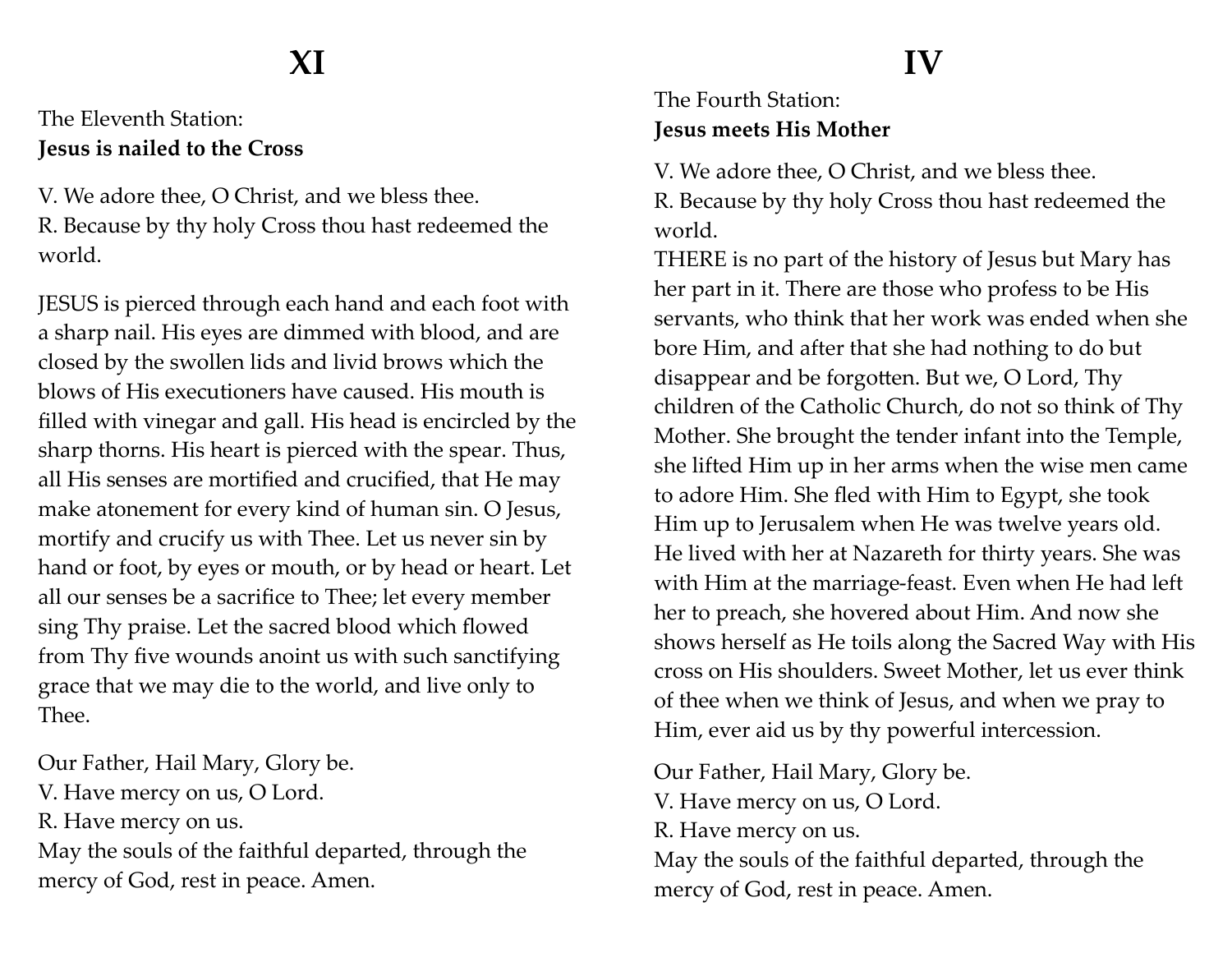### **V**

#### The Fifth Station: **Simon of Cyrene helps Jesus to carry the Cross**

V. We adore thee, O Christ, and we bless thee. R. Because by thy holy Cross thou hast redeemed the world.

JESUS could bear His Cross alone, did He so will; but He permits Simon to help Him, in order to remind us that we must take part in His sufferings, and have a fellowship in His work. His merit is infinite, yet He condescends to let His people add their merit to it. The sanctity of the Blessed Virgin, the blood of the Martyrs, the prayers and penances of the Saints, the good deeds of all the faithful, take part in that work which, nevertheless, is perfect without them. He saves us by His blood, but it is through and with ourselves that He saves us. Dear Lord, teach us to suffer with Thee, make it pleasant to us to suffer for Thy sake, and sanctify all our sufferings by the merits of Thy own.

Our Father, Hail Mary, Glory be. V. Have mercy on us, O Lord. R. Have mercy on us. May the souls of the faithful departed, through the mercy of God, rest in peace. Amen.

#### The Tenth Station: **Jesus is stripped of His Garments**

V. We adore thee, O Christ, and we bless thee. R. Because by thy holy Cross thou hast redeemed the world.

**X**

JESUS would give up everything of this world, before He left it. He exercised the most perfect poverty. When He left the Holy House of Nazareth, and went out to preach, He had not where to lay His head. He lived on the poorest food, and on what was given to Him by those who loved and served Him. And therefore He chose a death in which not even His clothes were left to Him. He parted with what seemed most necessary, and even a part of Him, by the law of human nature since the fall. Grant us in like manner, O dear Lord, to care nothing for anything on earth, and to bear the loss of all things, and to endure even shame, reproach, contempt, and mockery, rather than that Thou shalt be ashamed of us at the last day.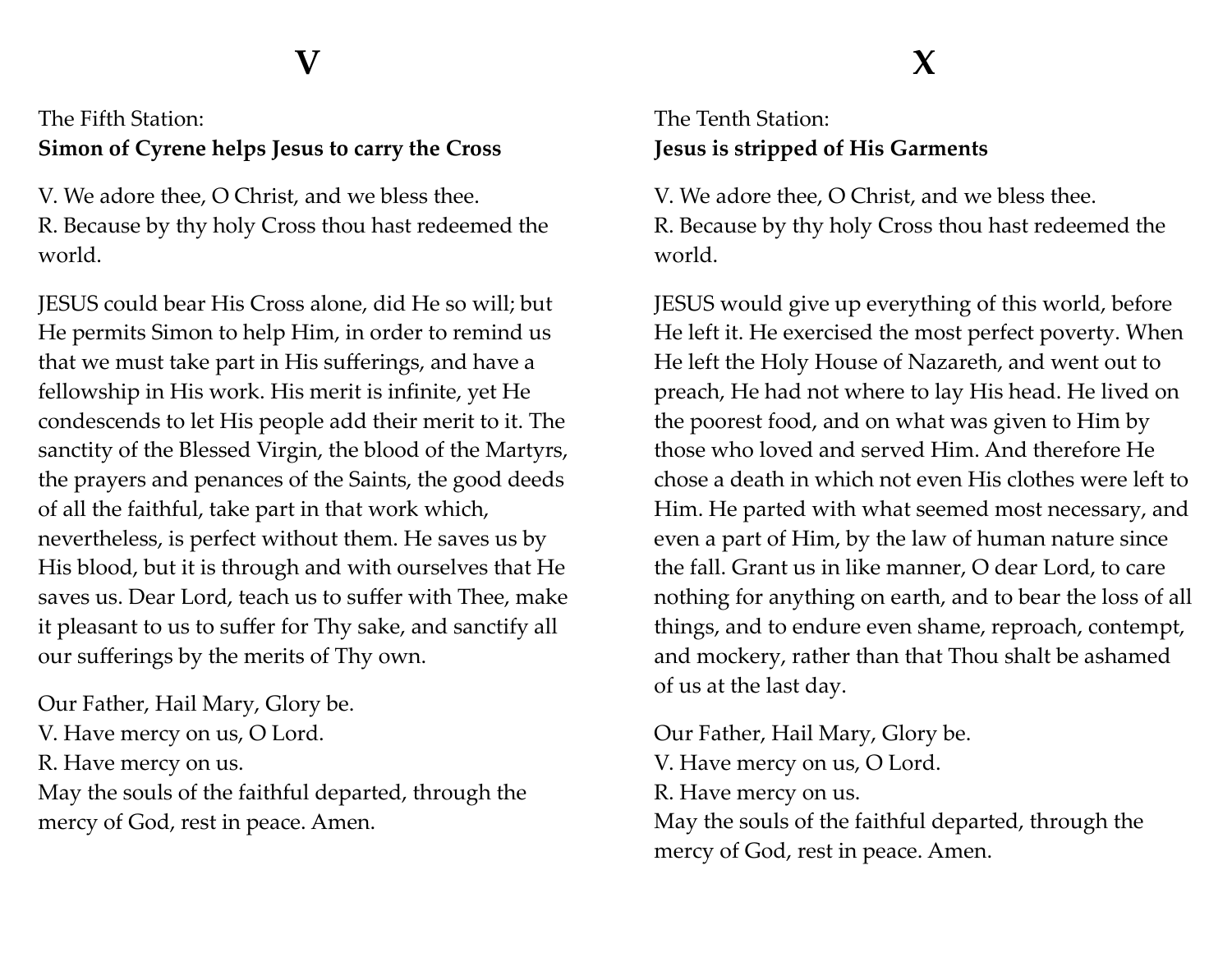# **IX**

#### The Ninth Station: **Jesus falls the third time**

V. We adore thee, O Christ, and we bless thee. R. Because by thy holy Cross thou hast redeemed the world.

SATAN will have a third and final fall at the end of the world, when he will be shut up for good in the everlasting fiery prison. He knew this was to be his end; he has no hope, but despair only. He knew that no suffering which he could at that moment inflict upon the Saviour of men would avail to rescue himself from that inevitable doom. But, in horrible rage and hatred, he determined to insult and torture while he could the great King whose throne is everlasting. Therefore a third time he smote Him down fiercely to the earth. O Jesus, Only-begotten Son of God, the Word Incarnate, we adore with fear and trembling and deep thankfulness Thy awful humiliation, that Thou who art the Highest, should have permitted Thyself, even for one hour, to be the sport and prey of the Evil One.

Our Father, Hail Mary, Glory be. V. Have mercy on us, O Lord. R. Have mercy on us. May the souls of the faithful departed, through the mercy of God, rest in peace. Amen.

### **VI**

The Sixth Station: **The Face of Jesus is wiped by Veronica**

V. We adore thee, O Christ, and we bless thee. R. Because by thy holy Cross thou hast redeemed the world.

JESUS let the pious woman carry off an impression of His Sacred Countenance, which was to last to future ages. He did this to remind us all, that His image must ever be impressed on all our hearts. Whoever we are, in whatever part of the earth, in whatever age of the world, Jesus must live in our hearts. We may differ from each other in many things, but in this we must all agree, if we are His true children. We must bear about with us the napkin of St. Veronica; we must ever meditate upon His death and resurrection, we must ever imitate His divine excellence, according to our measure. Lord, let our countenances be ever pleasing in Thy sight, not defiled with sin, but bathed and washed white in Thy precious blood.